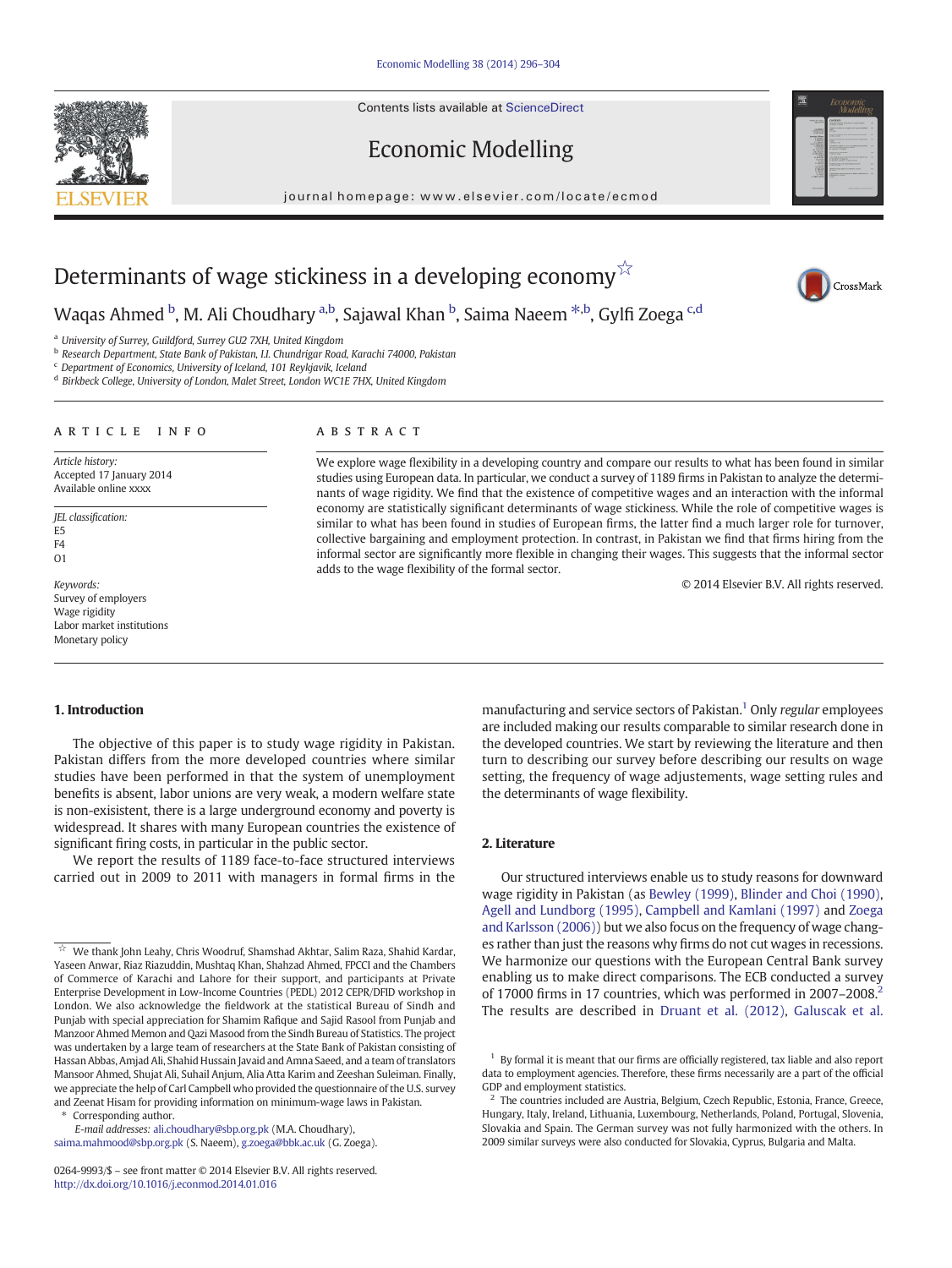[\(2010\)](#page--1-0), [Babecky et al. \(2009, 2012\)](#page--1-0), and [Bertola et al. \(2012\).](#page--1-0) Of particular interest to us is the presence of nominal wage rigidity.<sup>3</sup>

[Druant et al. \(2012\)](#page--1-0) describe the nature and sources of nominal rigidities in Europe. They focus on the frequency of price and wage changes; the prevailing mechanism of adjustment, in particular its timing and the degree of synchronization; and the cross-sectional variability of rigidity measures with respect to firm-specific characteristics, product–market features and labor market institutions. When it comes to wage setting, these authors find evidence of time-dependent rules with more than half documenting that wage changes are concentrated in a particular month. They also find significant variability in wage setting across firms and sectors. Wages turn out to be more flexible when bargaining is decentralized, when the coverage of collective bargaining and the stringency of employment-protection legislation is low and where the share of high-skilled and white-collar workers is smaller.

In this paper we are interested in exploring the frequency of wage changes and the determinants of wage flexibility in a develping country that differs in fundamental ways from the European economies. To facilitate a comparison we will structure our questions based on [Druant et al. \(2012\).](#page--1-0) The wage setting enviornment in Pakistan differs from what we find in the European countries mainly in that labor unions in Pakistan are weak, a modern welfare state is non-existent and there is a large informal or underground economy.

#### 3. The survey

The survey was conducted in the provinces of Punjab and Sindh between December 2009–March 2010 and June 2010–October 2011 respectively. For security reasons, smaller provinces were exlcuded. The survey was carried out in collaboration with the statistical agencies of Pakistan, which also conducted a pilot study before launching the formal interviews.<sup>4</sup> The questions were directed at regular employees defined as workers on formal contracts, registered with social-security or the Employment and Old Age Benefit Institute (EOBI), and recorded in firms' official documentation.

The manufacturing sample is drawn from data registers for census of manufacturing industries (CMI). Economic activity codes from 15 to 36 (excluding 30 since this sector – ioffice equipment and computers – does not have any private firm) are covered in the Pakistan-Standard-Industrial-Classification (PSIC) system.<sup>5,6</sup> Similarly, firm size in the manufacturing industry was defined on the basis of employment; firms in the manufacturing sector were split into three employment brackets: 10–50, 51–250 and more than 250 employees defined as small, medium and large firms respectively. Based on these criteria, a random sample of

1200 manufacturing firms was drawn from 63 mutually exclusive strata, along with a 50% extra replacement sample.<sup>7</sup>

Pakistan has no formal database for the service sector. To overcome this issue, we used the database of the Securities and Exchange Commission of Pakistan (SECP) which maintains a list of all firms registered with them. Yet, the SECP register has its own limitation; it lacks information on firm size and whether firms are dormant or non-dormant. Before utilizing the SECP database we applied filters to circumwent this limitation.8 Our final service sector sample of 270 firms includes firms from transport and telecommunication, hotels and restaurants and education and health care services, while construction, real state, financial services, wholesale and trade sectors were dropped due to the problem of defining their main service.<sup>9</sup> This is because for services like financial services, construction, retail and trade the type of service may change with every transaction.

To draw valid inferences from the population, we perform post stratification to control for closure, non-responses and possible economic activity shifts. We have also dropped observations when firms were pure exporters since we are only interested in firms that operate in the domestic markets. Furthermore, large firms suffered from a low response rate but their decisions are likely to be more important. As a result, the observations required adjustment for firm size as well. These adjustments were done differently for the manufacturing and service sector because the data came from separate sources.<sup>10</sup>

With population frame, economic activity and firm size serving as pivots, we draw a stratified-random sample for each sector. We summarize the sample in [Table 1](#page--1-0) below where the first two lines describe the size of the manufacturing and the service sectors, lines 3 and 4 show how large the sample is in terms of aggregate output and employment in Pakistan and the remaining lines show the composition of the sample based on the location and size of firms and the type of workers.

The estimates for the aggregate economy are presented as weighted averages based on the sectoral contribution of manufacturing and service sectors to GDP. Generally, the manufacturing and service sectors combined accounted for 71.4% of GDP in 2009, while taking only into consideration the sub-sectors covered in our interviews. Our sample is a good representation of decision-makers that produce 25.2–27% of GDP and that of formal sector wage-earners in our chosen sectors. Specifically, out of 1189 respondents, the sample of 1025 in the manufacturing sector turns out to be 9% of the overall target population, but the sample from the service sector is smaller and based on a derived population.We use final post-stratification to reduce sectoral bias as per their contribution towards GDP. Interestingly, the employment shares of these two economic sectors are consistent with their GDP shares, hence all the estimates reported can be interpreted as both weighted by respective shares in GDP and/or employment.

The selection rests upon per strata shares to population. However, sample size was deliberately increased for the smaller strata to raise the power of the statistical inference. We asked CEOs to break down their labor force into three socio-occupational categories: (i) white collar, (ii) skilled blue collar and (iii) unskilled blue collar. Regular employees accounted for 66% of all workers in firms in our sample, implying that our results reflect the wage-setting pattern for the representative group of workers we visited. In particular, skilled blue collar employees account for the main occupational group in the

 $3$  While there are few studies explaining the frequency of wage changes there is a much larger number of papers that focus on the frequency of price changes. To name a few of those, [Rotemberg \(1982\)](#page--1-0) and Carlton (1986) studied price stickiness in the U.S., [Cecchetti \(1986\)](#page--1-0) the frequency of changes of newspaper prices in the U.S., [Blinder](#page--1-0) [et al. \(1998\)](#page--1-0) presented the results of a survey of American firms, [Asplund et al. \(2000\)](#page--1-0) studied gasoline prices, [Hall et al. \(2000\)](#page--1-0) used survey data in the UK, [Bils and Klenow](#page--1-0) [\(2004\)](#page--1-0) study the frequency of price change of 350 categories of goods and services in the U.S., [Amirault et al. \(2005\)](#page--1-0) studied price stickiness in Canada and more recently [Fabiani et al. \(2007\)](#page--1-0) and [Álvarez et al. \(2006\)](#page--1-0) report the results of a study of pricing decisions in the euro area.

<sup>4</sup> For a further quality check, economists from the Central Bank randomly audited 10% of live interviews.

<sup>5</sup> The activities are: 15—(food products & beverages), 16—(tobacco products), 17—(manufacture of textiles), 18—(wearing apparel), 19—(leather products), 20—(wood & wood products), 21—(paper & paper products), 22—(publishing, printing & reproduction), 23—(petroleum), 24—(chemicals & chemical products), 25—(rubber & plastics products), 26—(other non—metallic mineral products), 27—(basic metals), 28—(fabricated metal products), 29—(machinery & equipment N.E.C.), 31—(electrical machinery & apparatus N.E.C.), 32—(radio, TV & communication equipment), 33—(medical & optical instruments),

<sup>34</sup>—(motor vehicles & trailers), 35—(other transport equipment), 36—(furniture).

 $6$  These economic activities are in line with the International Standard Industrial Classification (ISIC).

 $7$  In case of non-response, a firm from a particular stratum was randomly replaced by another firm from the same stratum to maintain an unchanged sectoral representation.

<sup>&</sup>lt;sup>8</sup> For example, to minimize the chance of selecting dormant firms from a very large database, we only selected firms that had been registered within the last ten years and if registered before that time period have reported to the SECP at least once in the last ten years. Also to avoid too many small firms, firms with paid-up capital of more than RS. 2,000,000 (USD 23500) were selected.

This is because we used the same sample for a separate price-setting survey where it was necessary to include firms involved in economic activities that could not be clearly identified in term of product/service.

An appendix presents the post-stratification schemes.